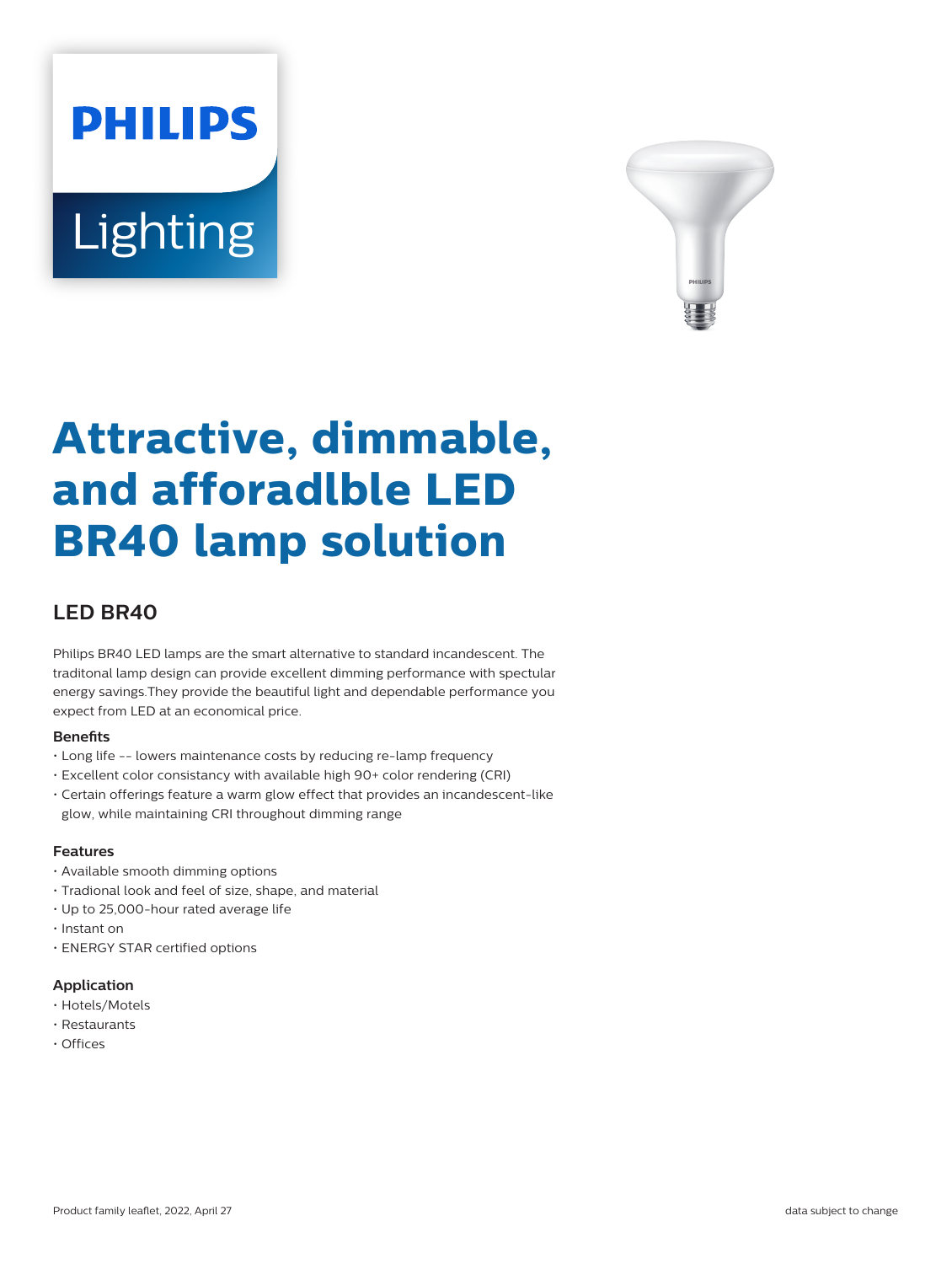# **LED BR40**

### **Versions**





**BR40 Frosted**

# **Dimensional drawing**





| Product                               | D                |                  |
|---------------------------------------|------------------|------------------|
| 8.8BR40/PER/927-22/P/E26/WG 6/1FB T20 | $125 \text{ mm}$ | $160 \text{ mm}$ |
| 8.8BR40/PER/930/P/E26/DIM 6/1FB T20   | $125 \text{ mm}$ | $160 \text{ mm}$ |
| 8.8BR40/PER/940/P/E26/DIM 6/1FB T20   | $125 \text{ mm}$ | $160 \text{ mm}$ |
| 8.8BR40/PER/927/P/E26/DIM 6/1FB T20   | 125 mm           | $160 \text{ mm}$ |

| Product                               |                  |        |
|---------------------------------------|------------------|--------|
| 20BR40/PER/950/E26/DIM/HO 4/1FB T20   | $123 \text{ mm}$ | 158 mm |
| 20BR40/PER/927-22/E26/WG/HO 4/1FB T20 | $123 \text{ mm}$ | 158 mm |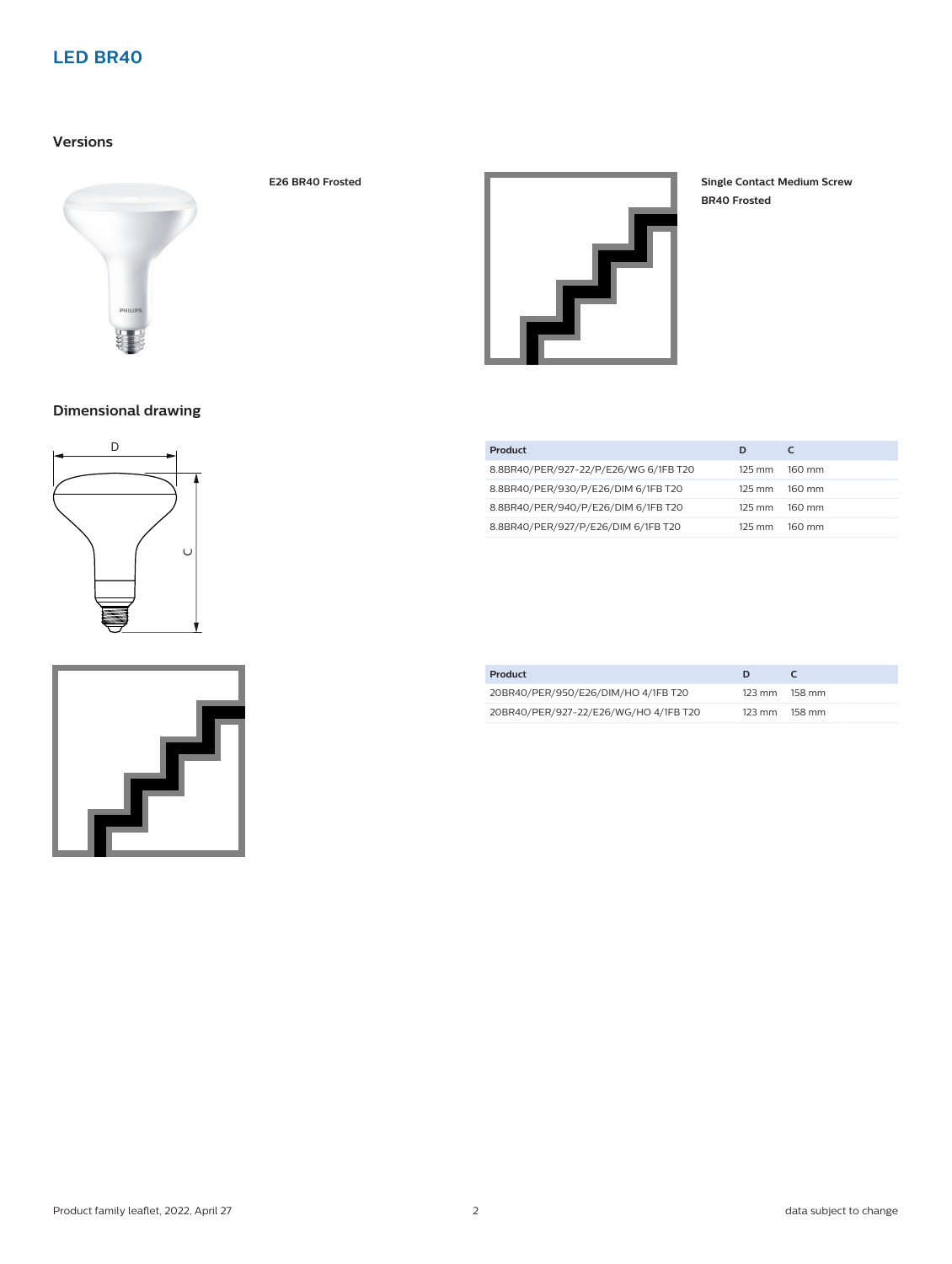# **LED BR40**

| <b>Controls and dimming</b>             |            |
|-----------------------------------------|------------|
| Dimmable                                | Yes        |
|                                         |            |
| <b>Operating and electrical</b>         |            |
| <b>Input Frequency</b>                  | 60 Hz      |
| <b>Voltage (Nom)</b>                    | 120 V      |
| <b>Starting Time (Nom)</b>              | 0.5s       |
|                                         |            |
| <b>General information</b>              |            |
| Cap-Base                                | <b>E26</b> |
| <b>Nominal Lifetime (Nom)</b>           | 15000 h    |
| <b>Switching Cycle</b>                  | 50000X     |
|                                         |            |
| <b>Light technical</b>                  |            |
| <b>Color Rendering Index (Nom)</b>      | 90         |
| <b>I Imf At Fnd Of Nominal Lifetime</b> | 70%        |
| (Nom)                                   |            |
|                                         |            |
| <b>Mechanical and housing</b>           |            |
| <b>Bulb Finish</b>                      | Frosted    |
|                                         |            |

# **Approval and application**

| <b>Order Code</b> | <b>Full Product Name</b>              | Energy Consumption kWh/1000 h |
|-------------------|---------------------------------------|-------------------------------|
| 457010            | 8.8BR40/PER/927-22/P/E26/WG 6/1FB T20 | – kWh                         |
| 547422            | 8.8BR40/PER/930/P/E26/DIM 6/1FB T20   | – kWh                         |
| 547430            | 8.8BR40/PER/940/P/E26/DIM 6/1FB T20   | – kWh                         |
| 553909            | 8.8BR40/PER/927/P/E26/DIM 6/1FB T20   | - kWh                         |
| 558049            | 20BR40/PER/927-22/E26/WG/HO 4/1FB T20 | -                             |
| 558056            | 20BR40/PER/950/E26/DIM/HO 4/1FB T20   |                               |

#### **Operating and electrical**

|        |                                 | Wattage    |             |
|--------|---------------------------------|------------|-------------|
|        | Order Code Full Product Name    | Equivalent | Power (Nom) |
| 457010 | 8.8BR40/PER/927-22/P/E26/WG     | 65 W       | 8.8 W       |
|        | 6/1FB T20                       |            |             |
| 547422 | 8.8BR40/PER/930/P/E26/DIM 6/1FB | 65 W       | 8.8 W       |
|        | T <sub>20</sub>                 |            |             |
| 547430 | 8.8BR40/PER/940/P/E26/DIM 6/1FB | 65 W       | 8.8 W       |
|        | T <sub>20</sub>                 |            |             |

|        |                                 | Wattage    |             |
|--------|---------------------------------|------------|-------------|
|        | Order Code Full Product Name    | Equivalent | Power (Nom) |
| 553909 | 8.8BR40/PER/927/P/E26/DIM 6/1FB | 65 W       | 8.8 W       |
|        | T <sub>20</sub>                 |            |             |
| 558049 | 20BR40/PER/927-22/E26/WG/HO     | 150 W      | 20 W        |
|        | 4/1FB T20                       |            |             |
| 558056 | 20BR40/PER/950/E26/DIM/HO 4/1FB | 150 W      | 20 W        |
|        | T <sub>20</sub>                 |            |             |

#### **Light technical**

|        |                          | <b>Beam</b> |         | <b>Correlated Color</b> |            |
|--------|--------------------------|-------------|---------|-------------------------|------------|
| Order  |                          | Angle       | Color   | Temperature             | Luminous   |
| Code   | <b>Full Product Name</b> | (Nom)       | Code    | (Nom)                   | Flux (Nom) |
| 457010 | 8.8BR40/PER/             | 90°         | 922-927 | – K                     | 800 lm     |
|        | 927-22/P/E26/WG          |             |         |                         |            |
|        | 6/1FB T20                |             |         |                         |            |
| 547422 | 8.8BR40/PER/930/         | 110°        | 930     | 3000 K                  | 800 lm     |
|        | P/E26/DIM 6/1FB          |             |         |                         |            |
|        | T <sub>20</sub>          |             |         |                         |            |
| 547430 | 8.8BR40/PER/940/         | 110°        | 940     | 4000 K                  | 800 lm     |
|        | P/E26/DIM 6/1FB          |             |         |                         |            |
|        | T <sub>20</sub>          |             |         |                         |            |

|        |                          | <b>Beam</b>    |         | <b>Correlated Color</b> |            |
|--------|--------------------------|----------------|---------|-------------------------|------------|
| Order  |                          | Angle          | Color   | Temperature             | Luminous   |
| Code   | <b>Full Product Name</b> | (Nom)          | Code    | (Nom)                   | Flux (Nom) |
| 553909 | 8.8BR40/PER/927/P        | 110°           | 927     | 2700 K                  | 800 lm     |
|        | /E26/DIM 6/1FB T20       |                |         |                         |            |
| 558049 | 20BR40/PER/              | 110°           | 927-922 | 2700, 2200 K            | 2175 lm    |
|        | 927-22/E26/WG/HO         |                |         |                         |            |
|        | 4/1FB T20                |                |         |                         |            |
| 558056 | 20BR40/PER/950/E         | 110 $^{\circ}$ | 950     | 5000 K                  | 2175 lm    |
|        | 26/DIM/HO 4/1FB          |                |         |                         |            |
|        | T <sub>20</sub>          |                |         |                         |            |

#### **Mechanical and housing**

| Order Code | <b>Full Product Name</b>              | <b>Bulb Shape</b>  |
|------------|---------------------------------------|--------------------|
| 457010     | 8.8BR40/PER/927-22/P/E26/WG 6/1FB T20 | BR40               |
| 547422     | 8.8BR40/PER/930/P/E26/DIM 6/1FB T20   | <b>BR40 (BR40)</b> |

| Order Code | <b>Full Product Name</b>            | <b>Bulb Shape</b>  |
|------------|-------------------------------------|--------------------|
| 547430     | 8.8BR40/PER/940/P/E26/DIM 6/1FB T20 | <b>BR40 (BR40)</b> |
| 553909     | 8.8BR40/PER/927/P/E26/DIM 6/1FB T20 | <b>BR40 (BR40)</b> |